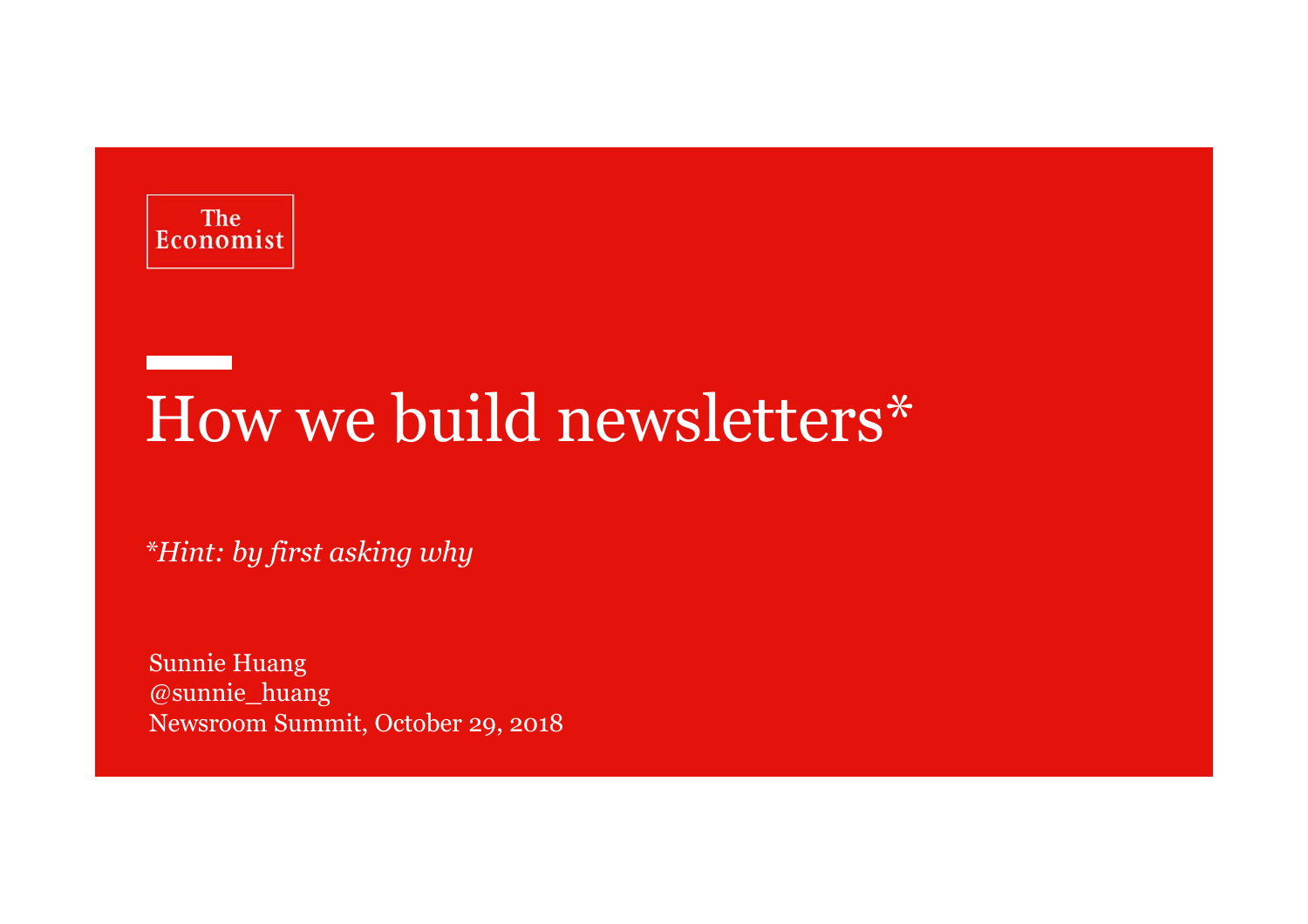# Sharing is caring

### **1.**

How (and why) we build digital products

**3.**

Case study: weekly newsletter

**2.**

How (and why) we build newsletters

**4.**Ask Me Anything

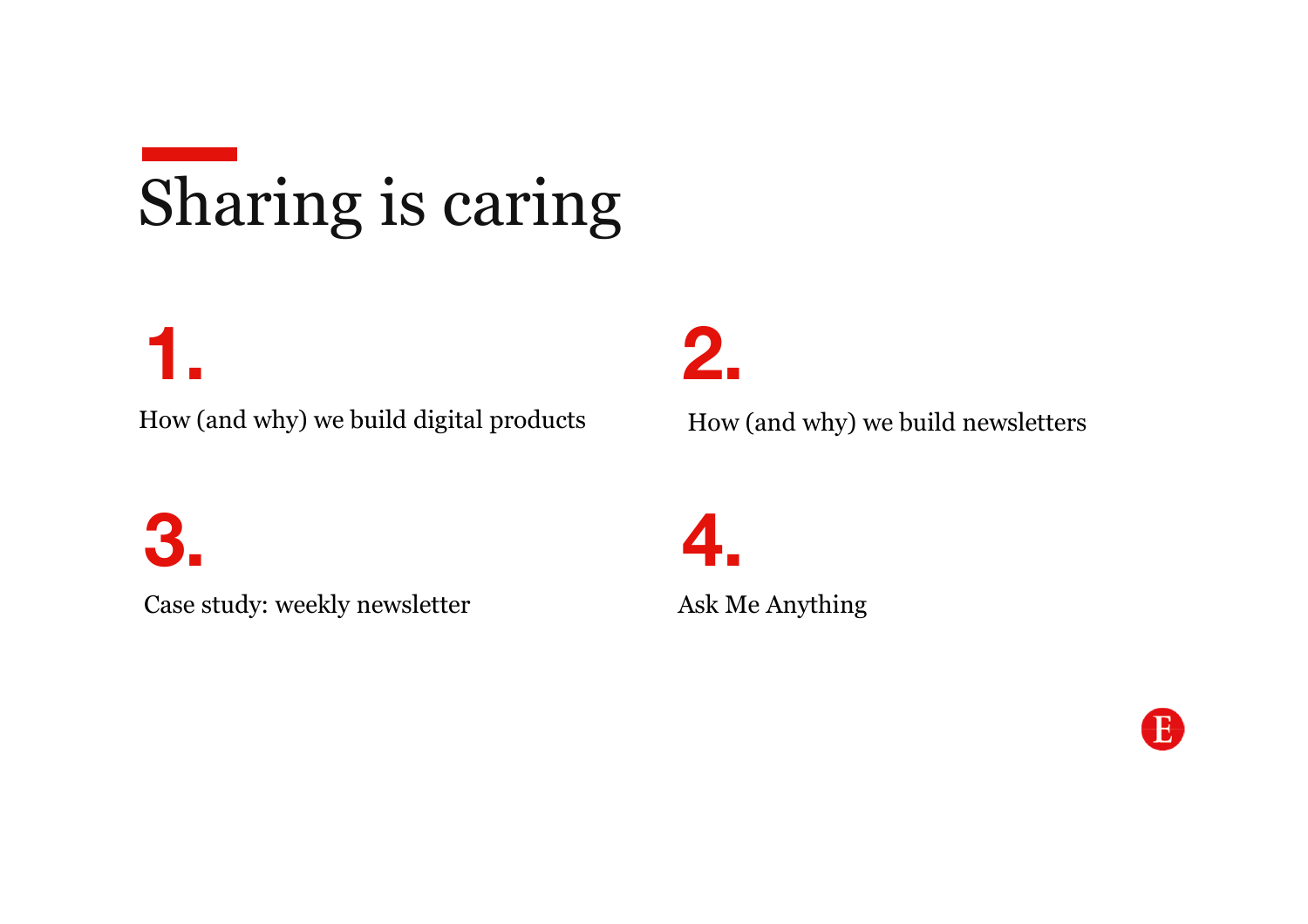



**Reporter**



**Student**



**Social-media writer**



**Newsletters editor**

2015-2016

2016-2017

2017-present

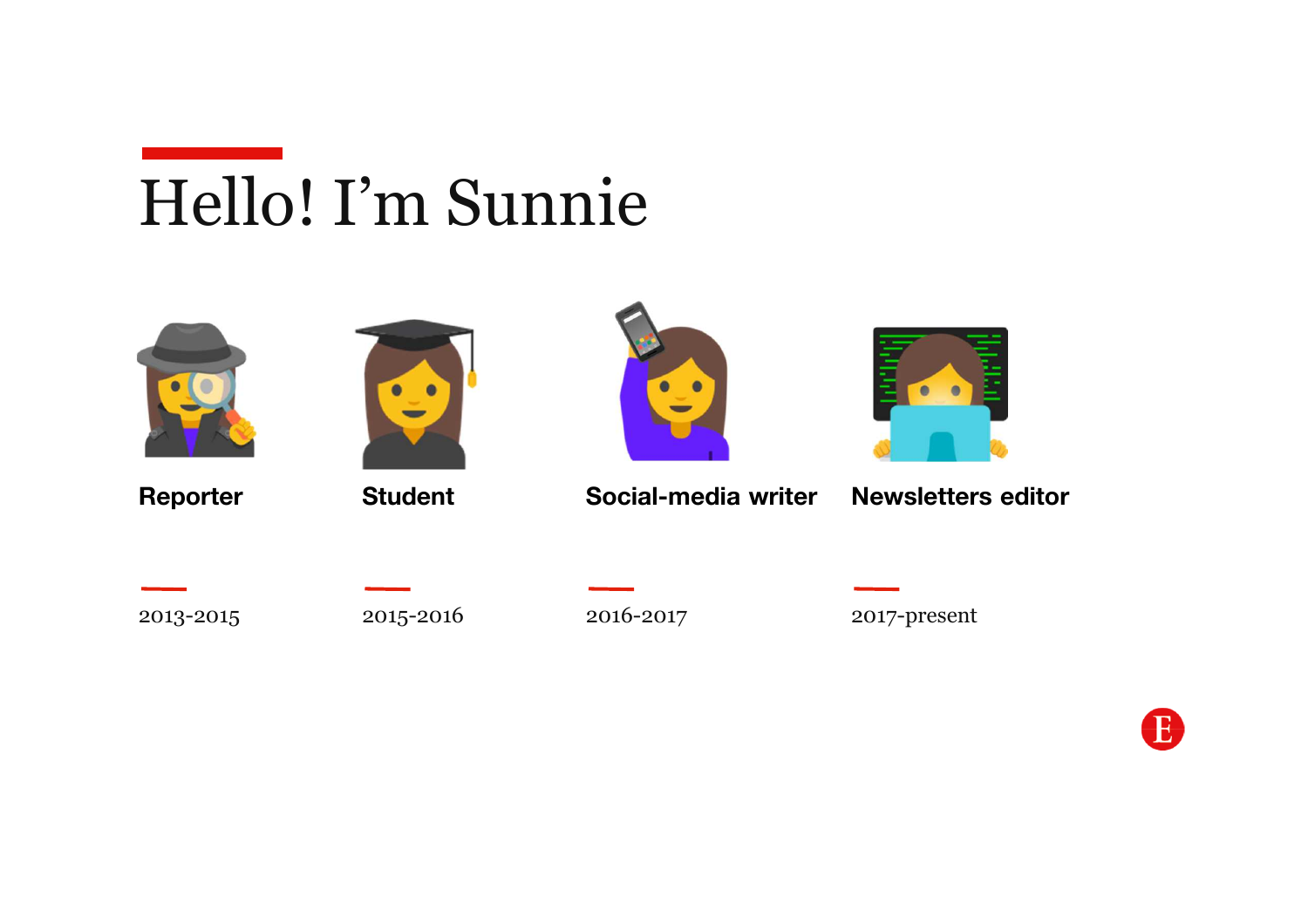## Why invest in digital products?

"Complement **world-class journalism**with a **world-class digital experience**. If we aim to reach, acquire and retain more subscribers, **we must invest in our digital products**"

-Denise Law, head of products

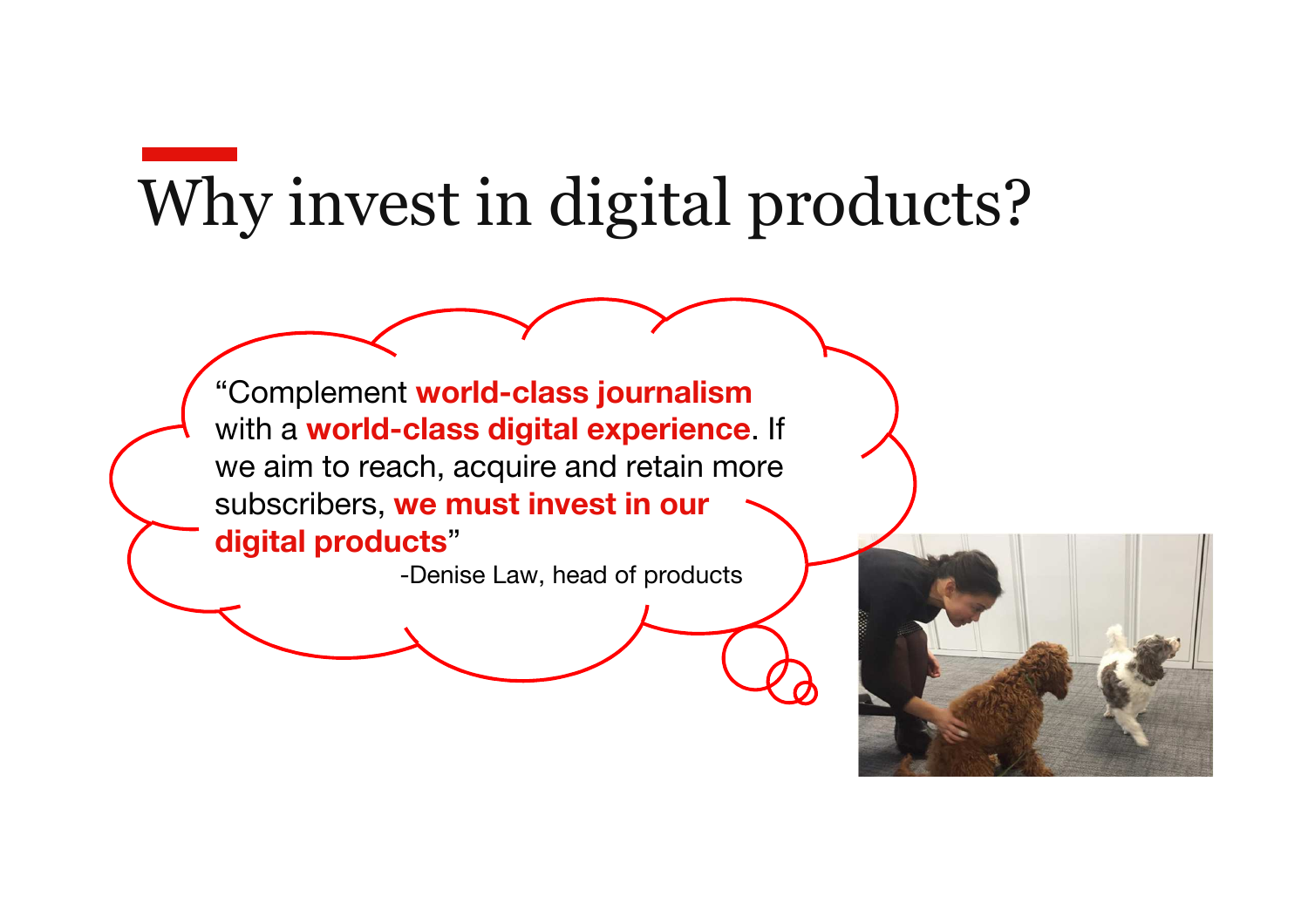# But not just any digital products



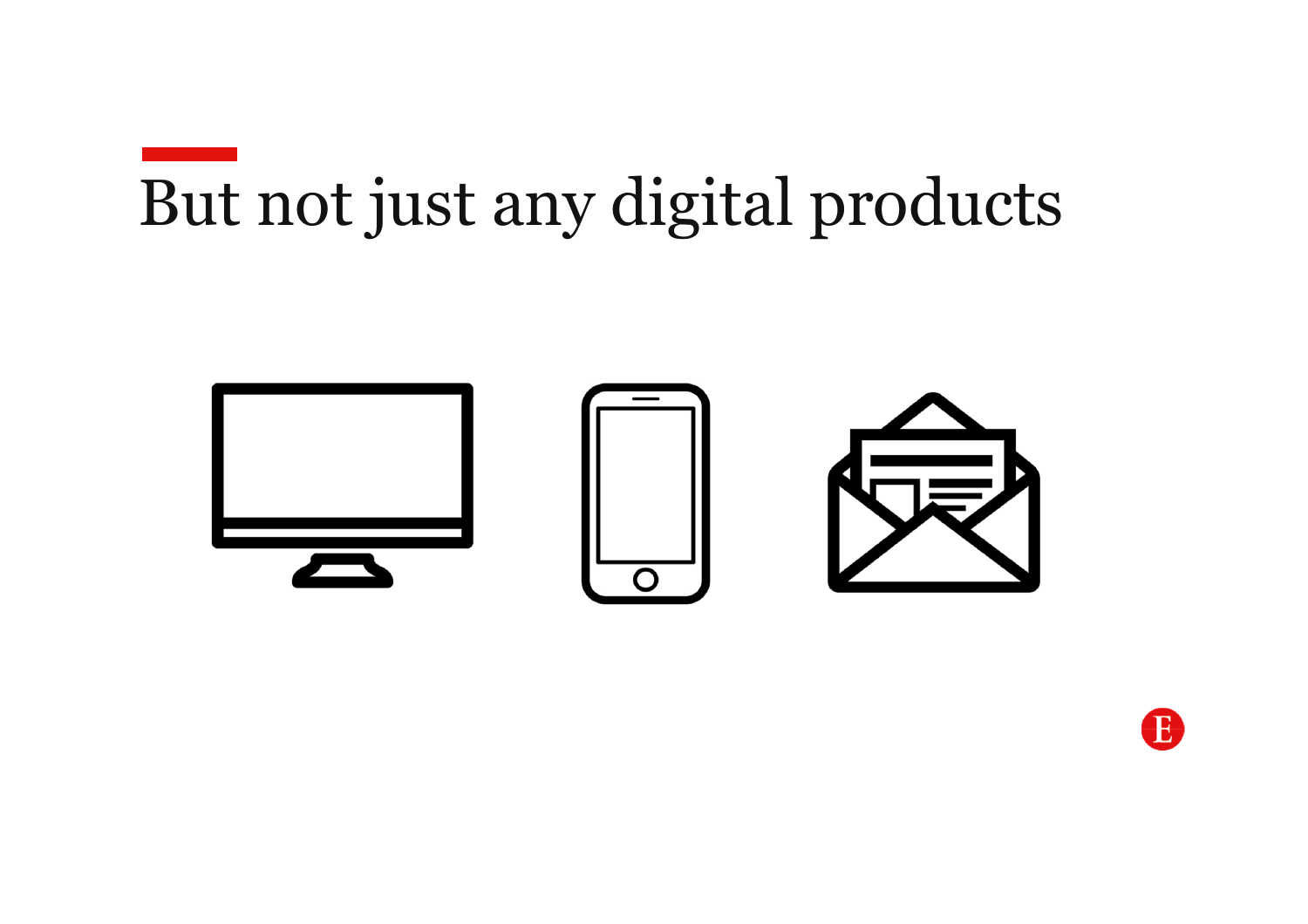

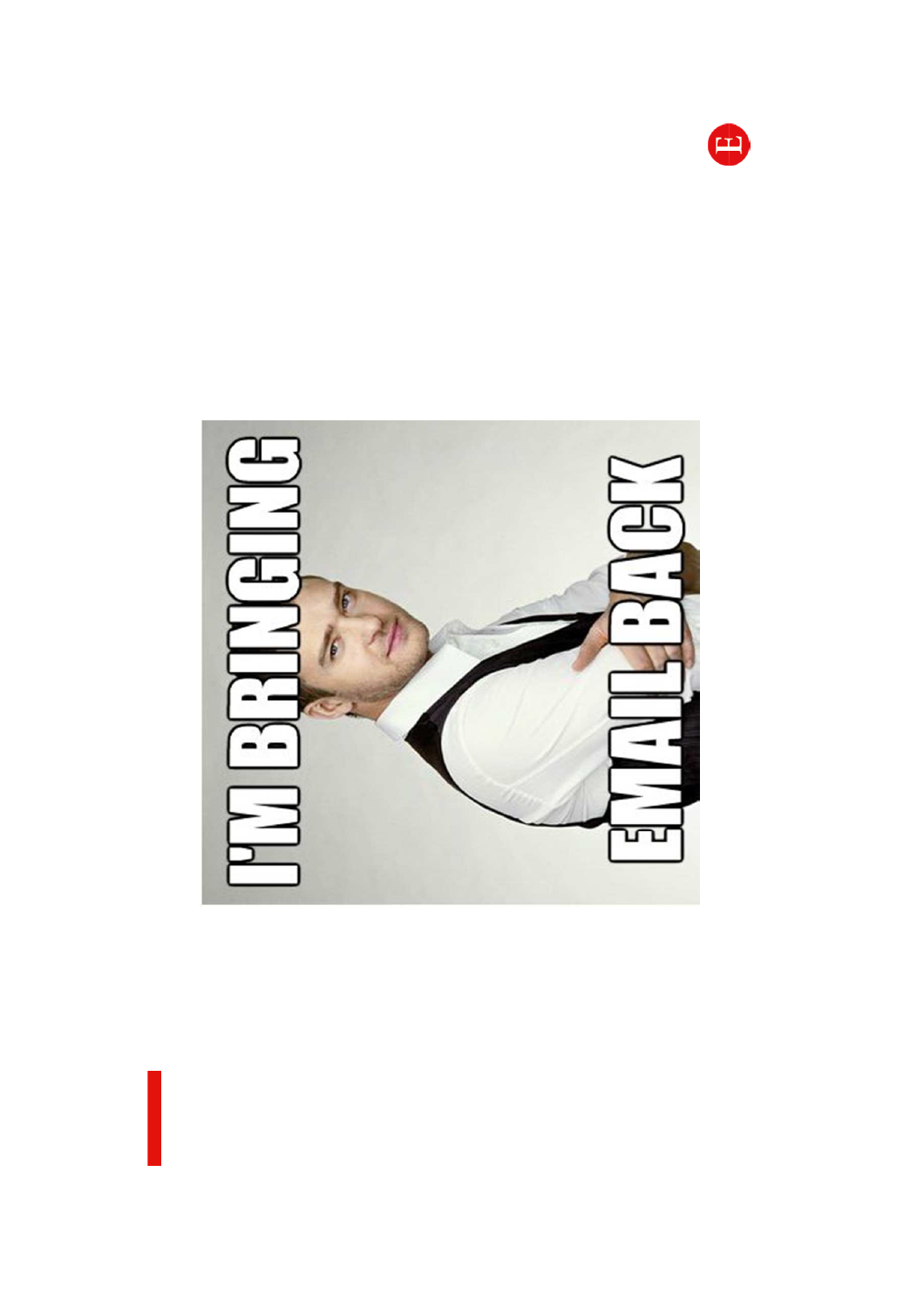



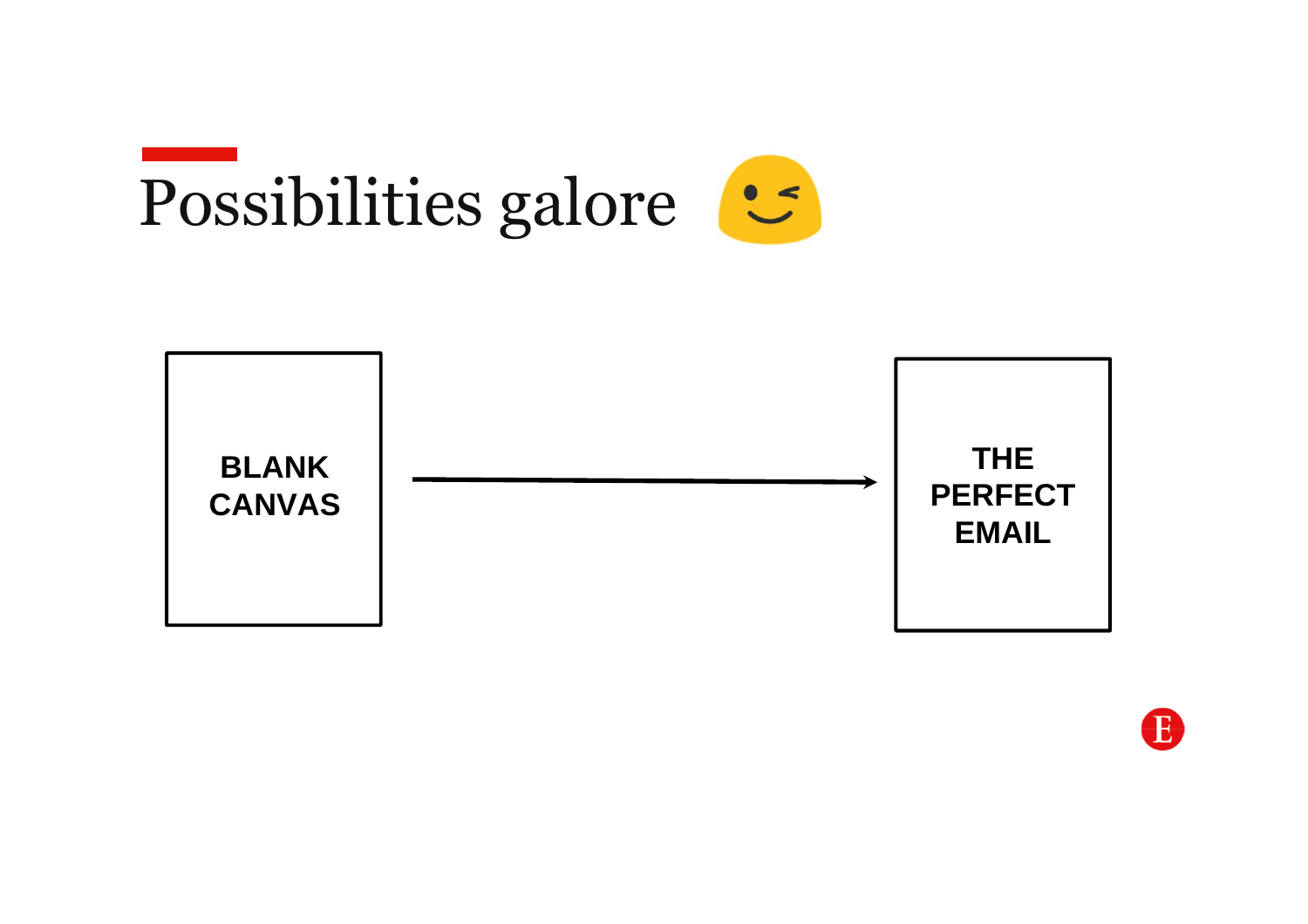



B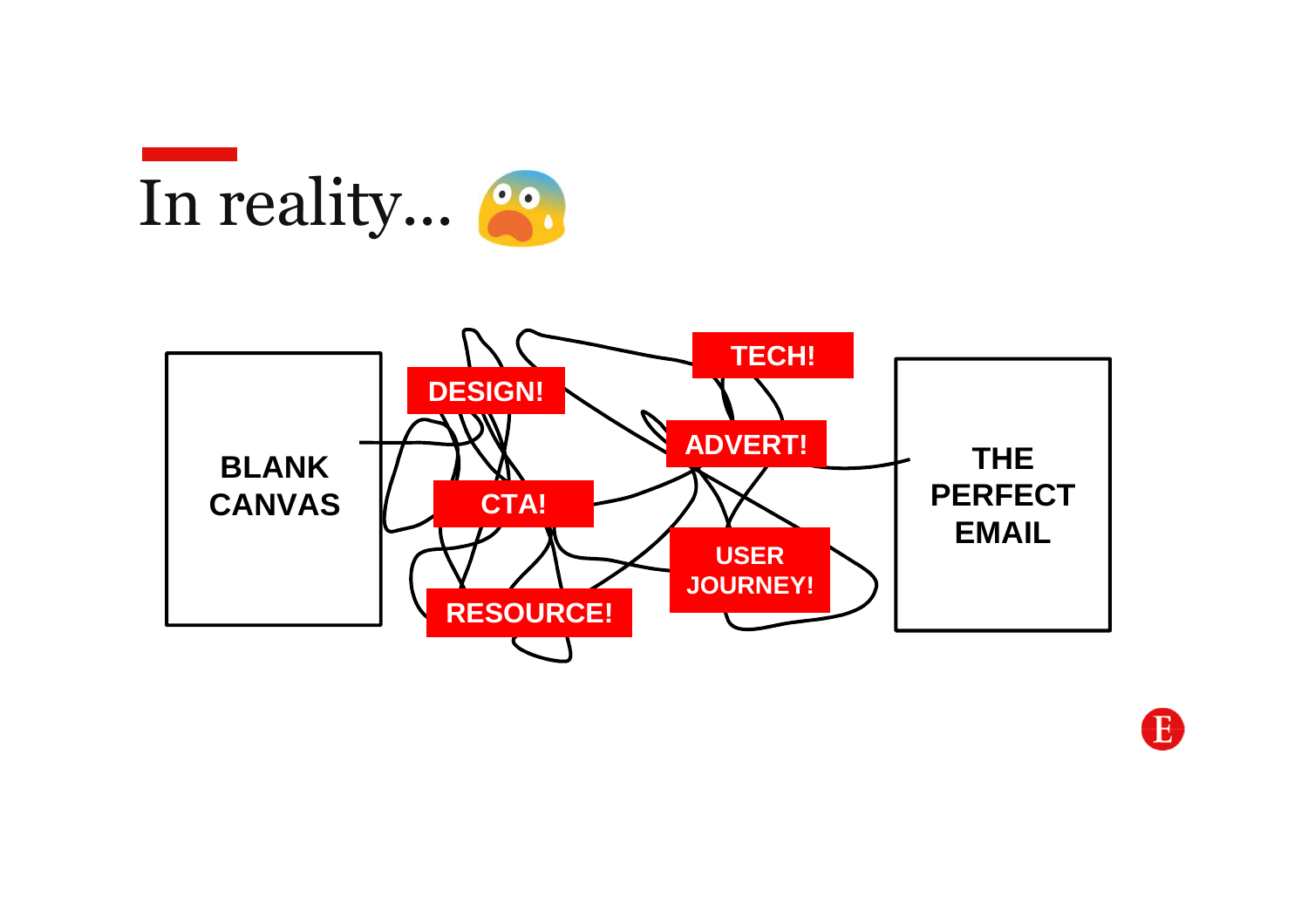## Let's take a step back

*"People don't want to buy a quarter-inch drill, they want a quarter-inch hole"*

> -*Theodore Levitt*

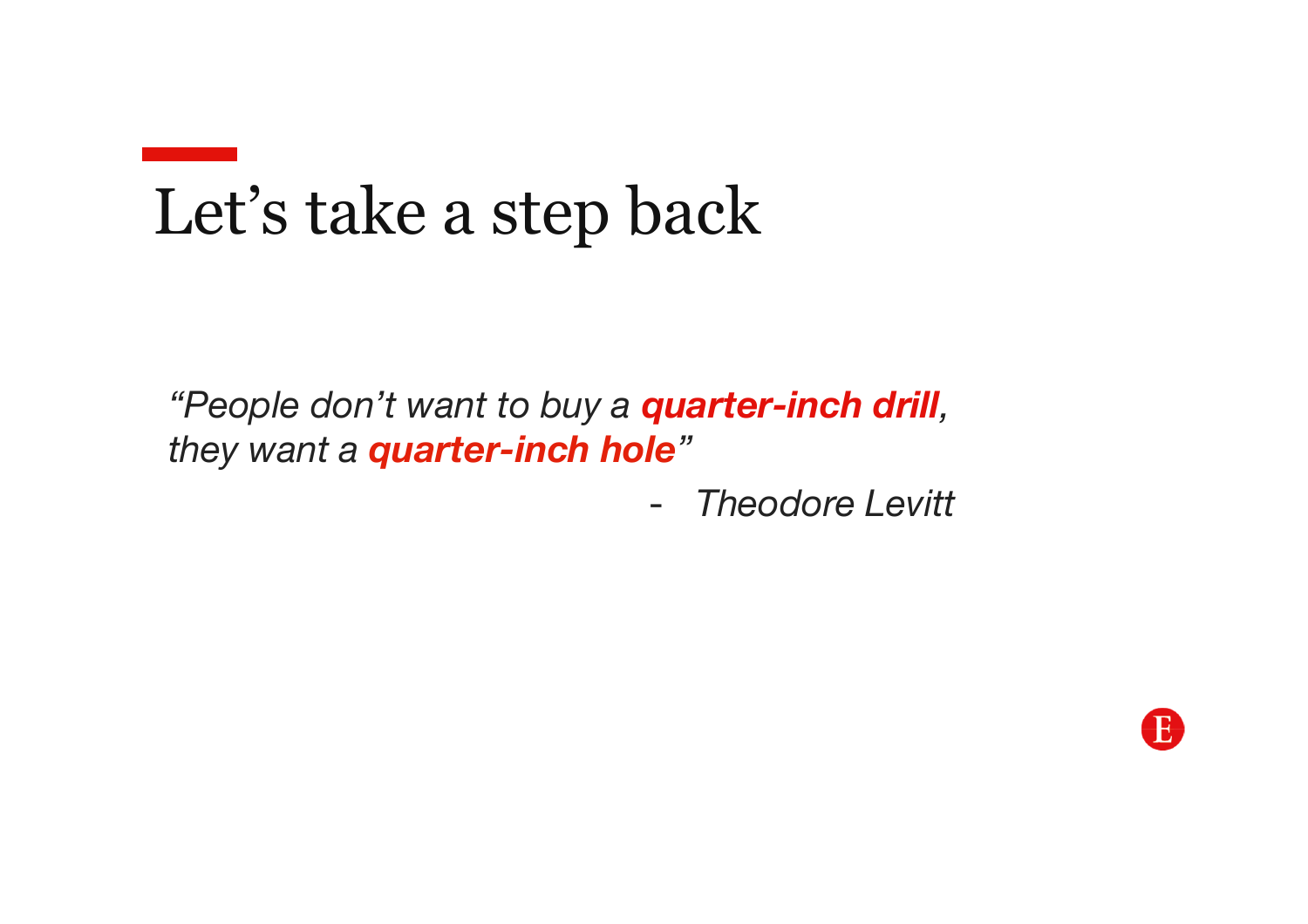# Connecting with readers



Follow

### I read @TheEconomist cover-to-cover

because its content makes me think critically about the world. Its editors recently asked me a tough question: What is the one thing you'd do to create a more open world? See my answer below and share your answer here: b-gat.es/2LTs1WM

### **Øthe ONION**

NEWS IN BRIEF

### <sup>1</sup>The Economist<sup>1</sup> To Halt Production For **Month To Let Readers Catch Up**

4/19/11 9:00am · SEE MORE: WORLD ~

LONDON-World-renowned news and opinion magazine The Economist announced plans to suspend any new online and print content for the next month in an effort to finally allow subscribers a chance to catch up. "It's only fair to our readers," said Economist editor Winthrop Parker, adding that there was no reason for subscribers to feel ashamed for not necessarily knowing every last detail about the current economic and geopolitical climate. "Even just scanning over some of the feature stories can sometimes take two or three daily bus commutes to finish. After all, some of these issues have as many words in them as a short novel. No one should be expected to do that in one week." In related news, ESPN The Magazine announced Monday it would be suspending publication indefinitely until its readers learned to read.

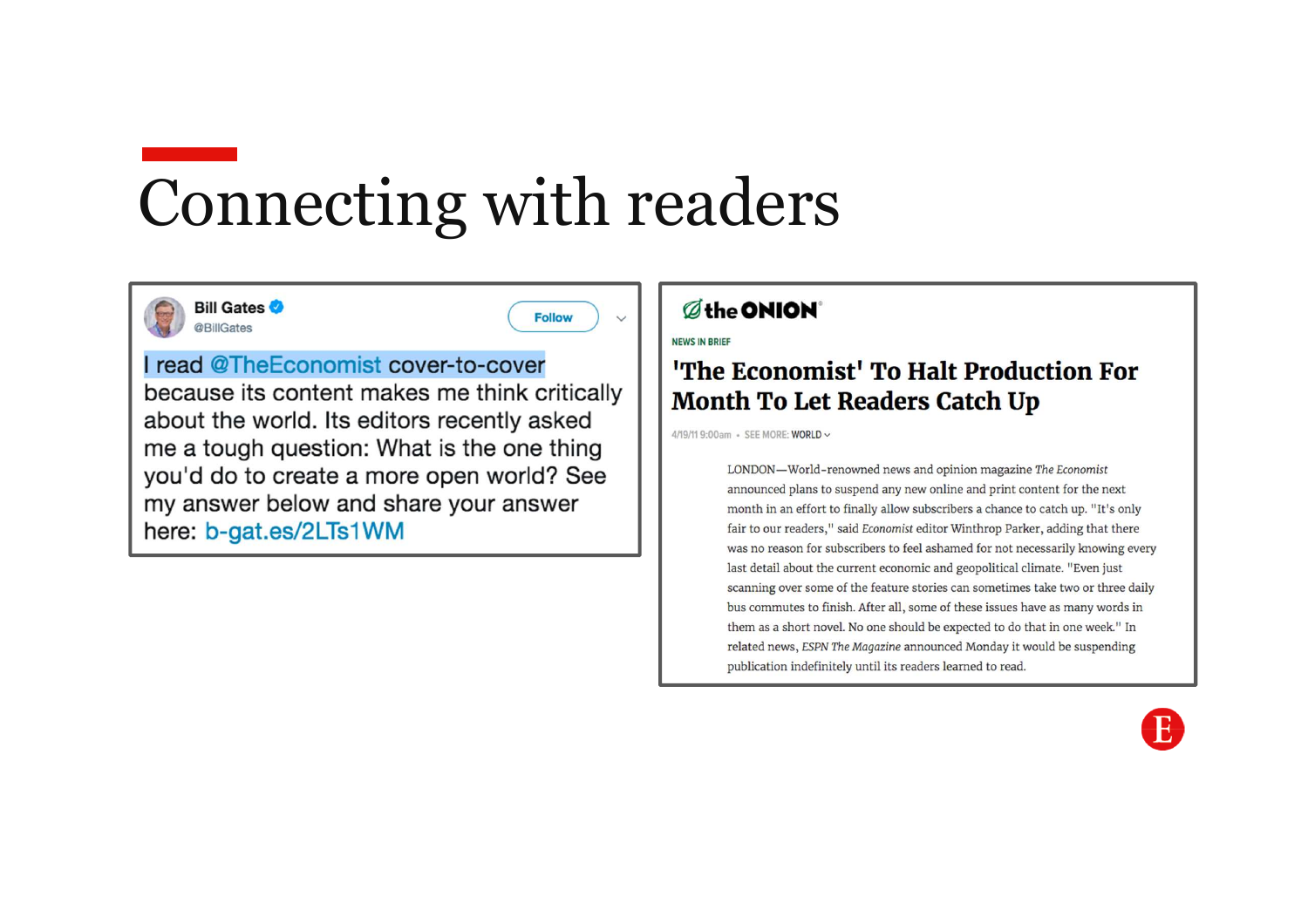# Connecting with readers



### **Pain points:**

- $\circ$ Content overload
- $\bigcirc$ Too much noise
- $\circ$ Lack of time
- $\bigcirc$ Unread copy guilt
- $\bigcirc$ "*The Economist* is a difficult read"



### **Needs:**

- $\circ$  Stay on top of important and timely analyses
- $\bigcirc$  Discover interesting / surprising stories they wouldn't otherwise read
- $\circ$  Filter and prioritise what to  $\circ$ read in *The Economist*

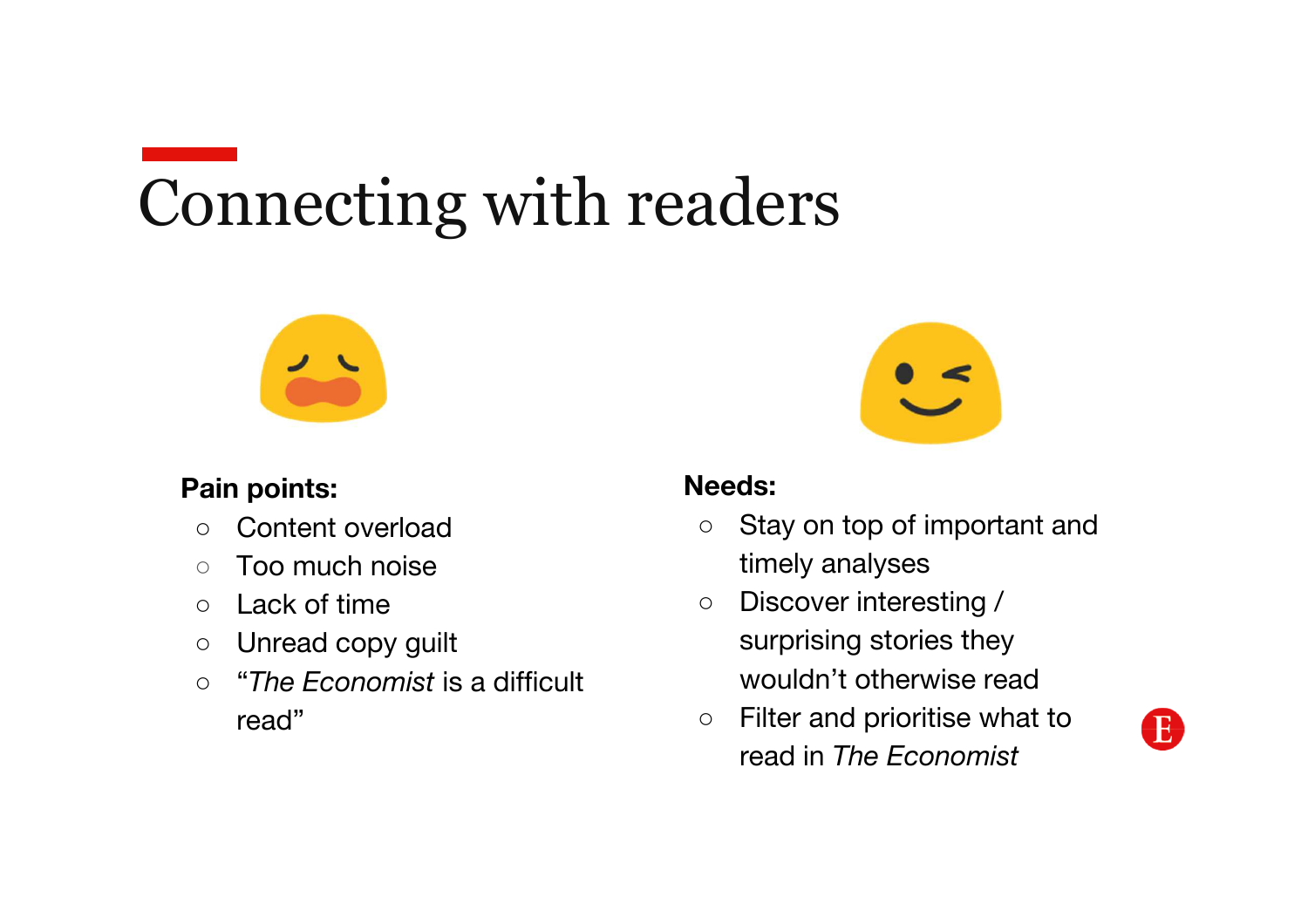## Generate ideas



### **What you need:**

- ●**Snacks**
- $\bullet$ **Sticky notes & Sharpies**
- ● **A cross -functional team**
	- $\circ$ **Editors**
	- $\circ$ **Marketers**
	- $\circ$ Product managers
	- $\circ$ **Designers**
	- $\circ$ Developers
	- $\circ$ And more

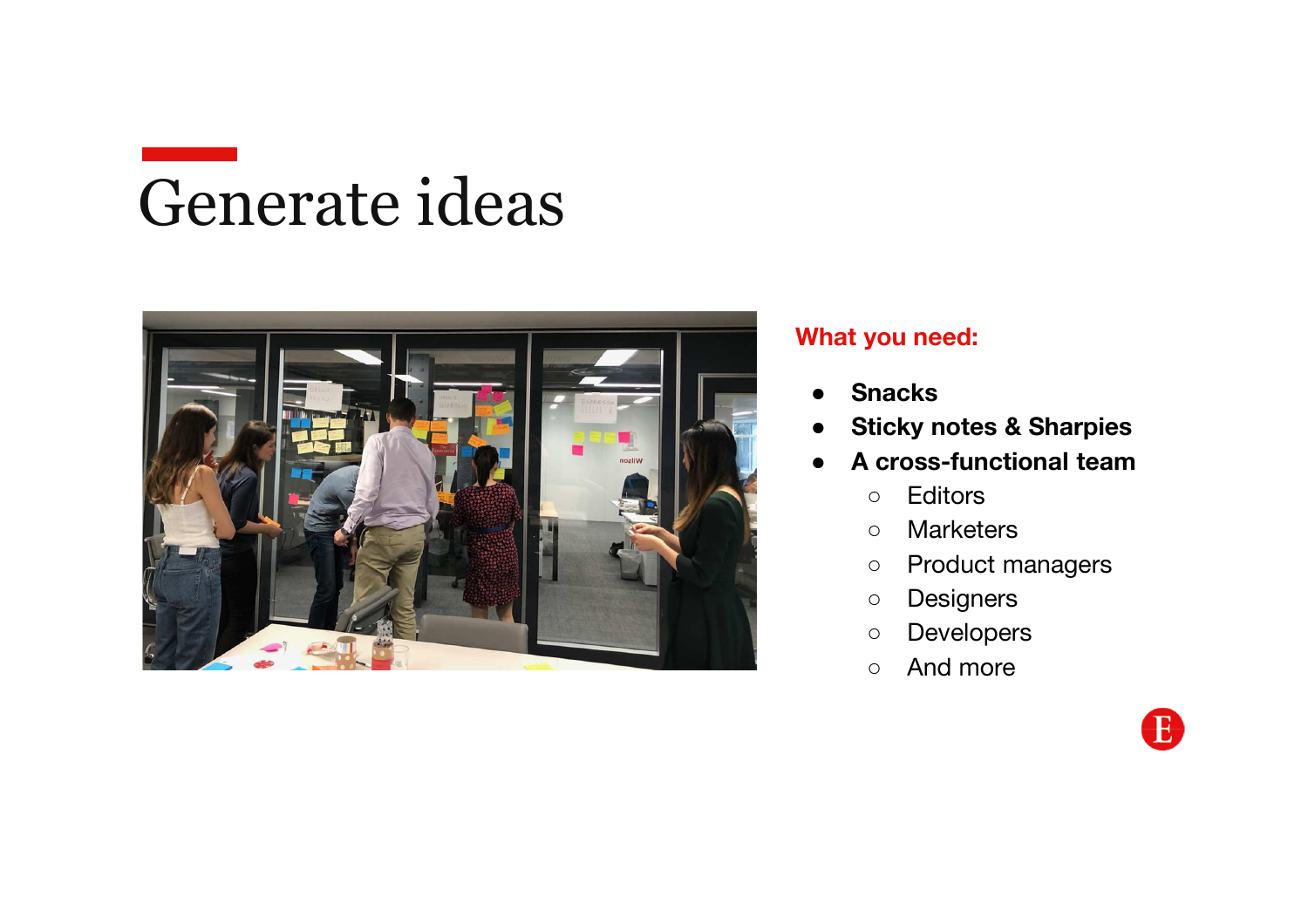# Develop prototypes



### **What to do:**

- ●**Make your ideas tangible**
- ●**Look for common themes**
- ●**Have fun**

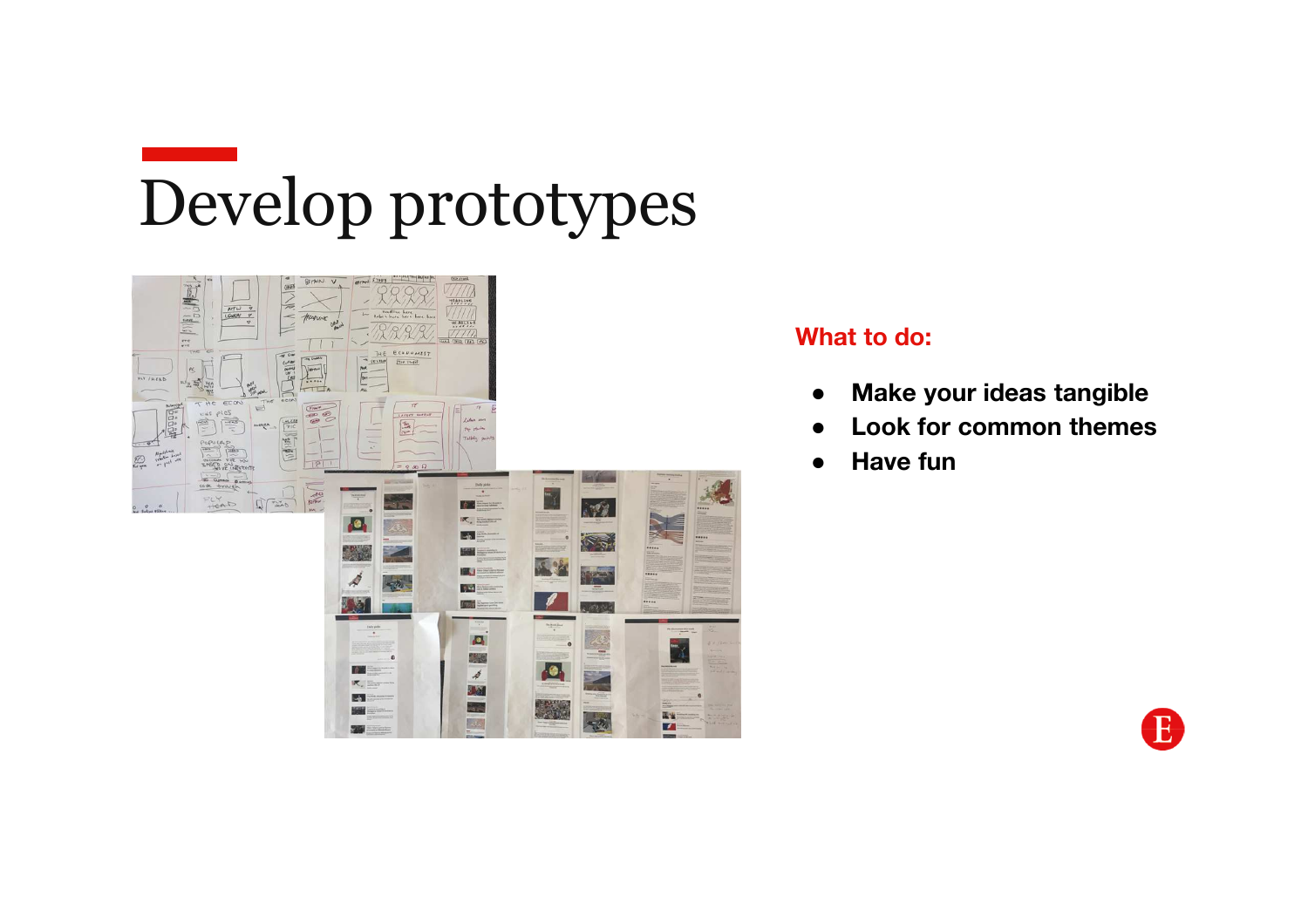## Test and iterate



### **What to look for:**

- $\bullet$ **What's (not) working?**
- ●**What are users saying?**
- ●**What are users doing?**

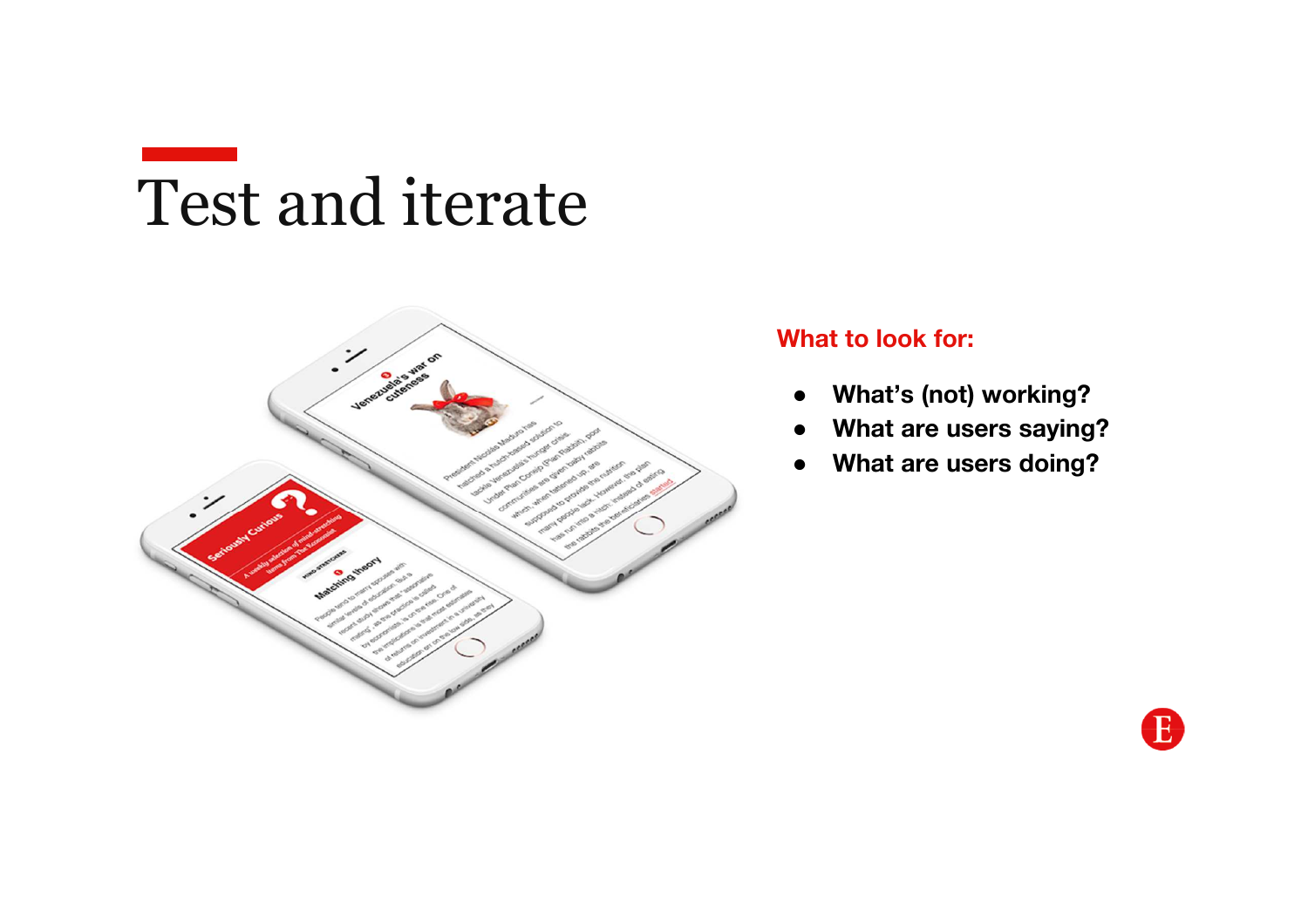

## Case study: weekly newsletter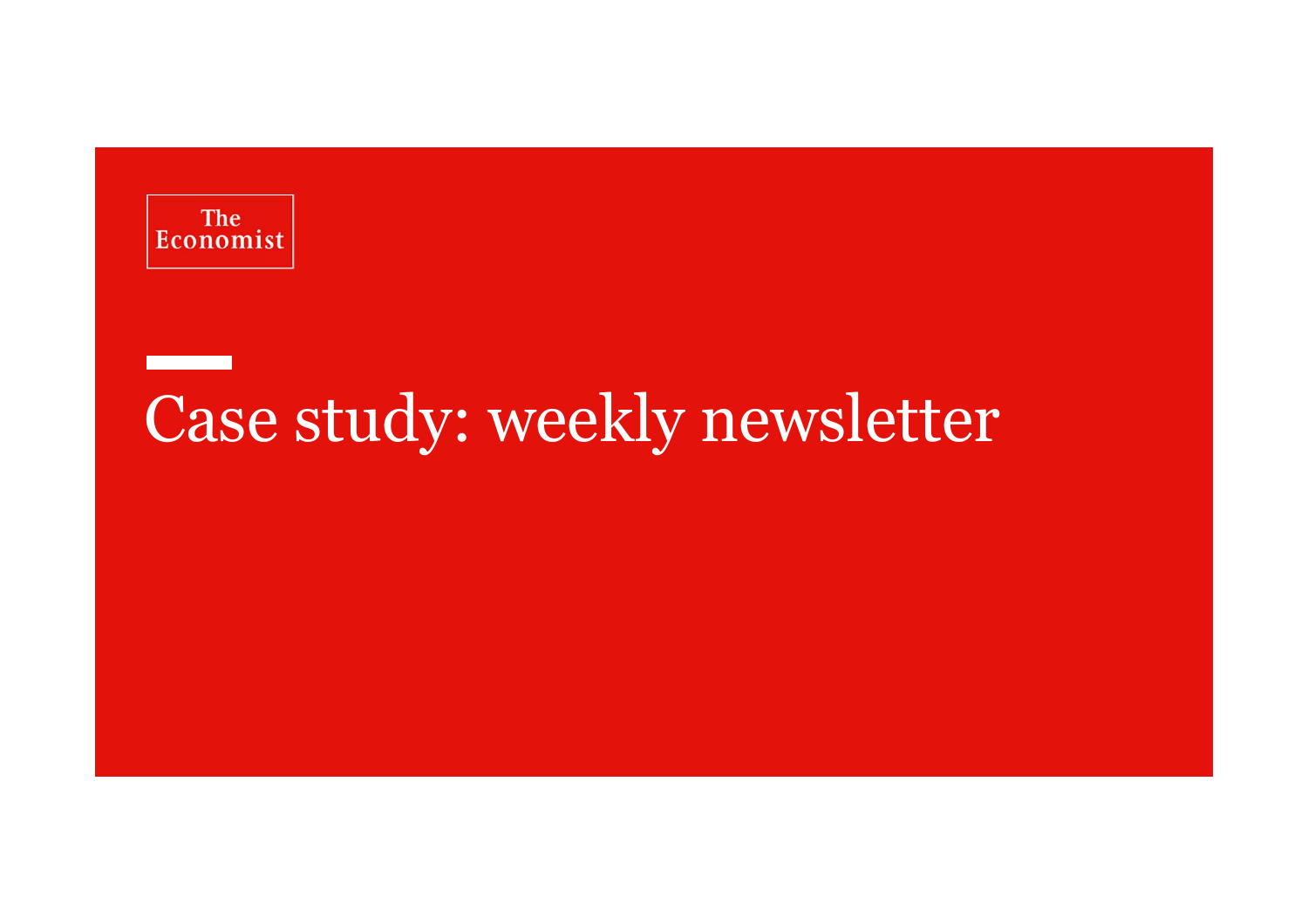

### **Identify readers' needs and pain points:**

*"I find The Economist a difficult read and I struggle to finish it""I'm overwhelmed by the amount of content and I feel guilty about not reading everything"*

### **Develop hypothesis:**

By better **guiding** readers through the weekly edition, we can allow readers to **quickly discover** important/interesting stories and **prioritise**what to read, therefore making the weekly edition **more accessible** and **combating unread copy guilt**

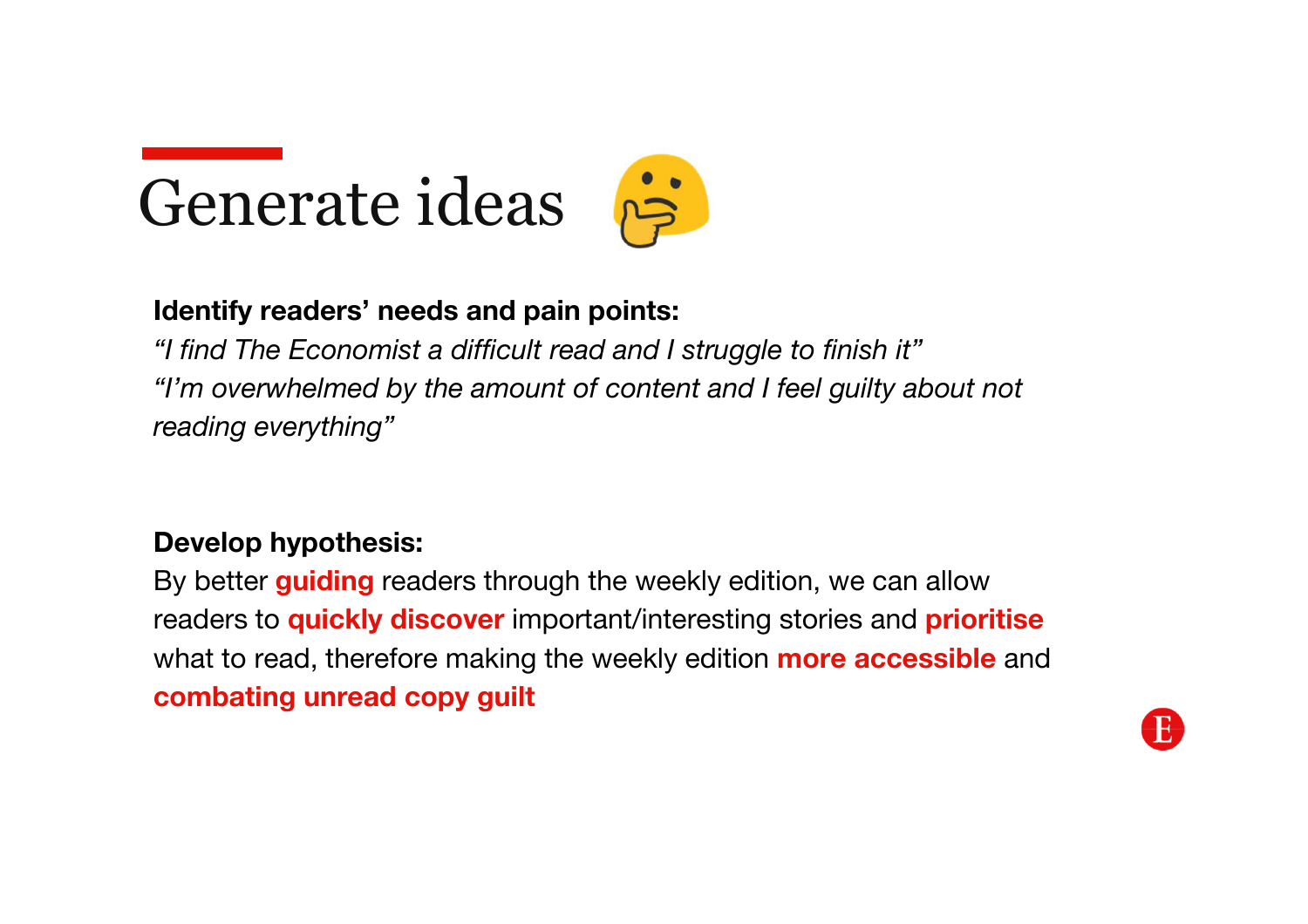## Develop prototypes

**Features and experiences we developed:** 

- $\bullet$  A longer introduction and more prominent covers to build excitement for the weekly edition
- ● Increase the number of picks from 3 to 7 to better showcase breadth and diversity of content
- ●A more accessible "See full edition" button
- ●Section indicators for easier browsing

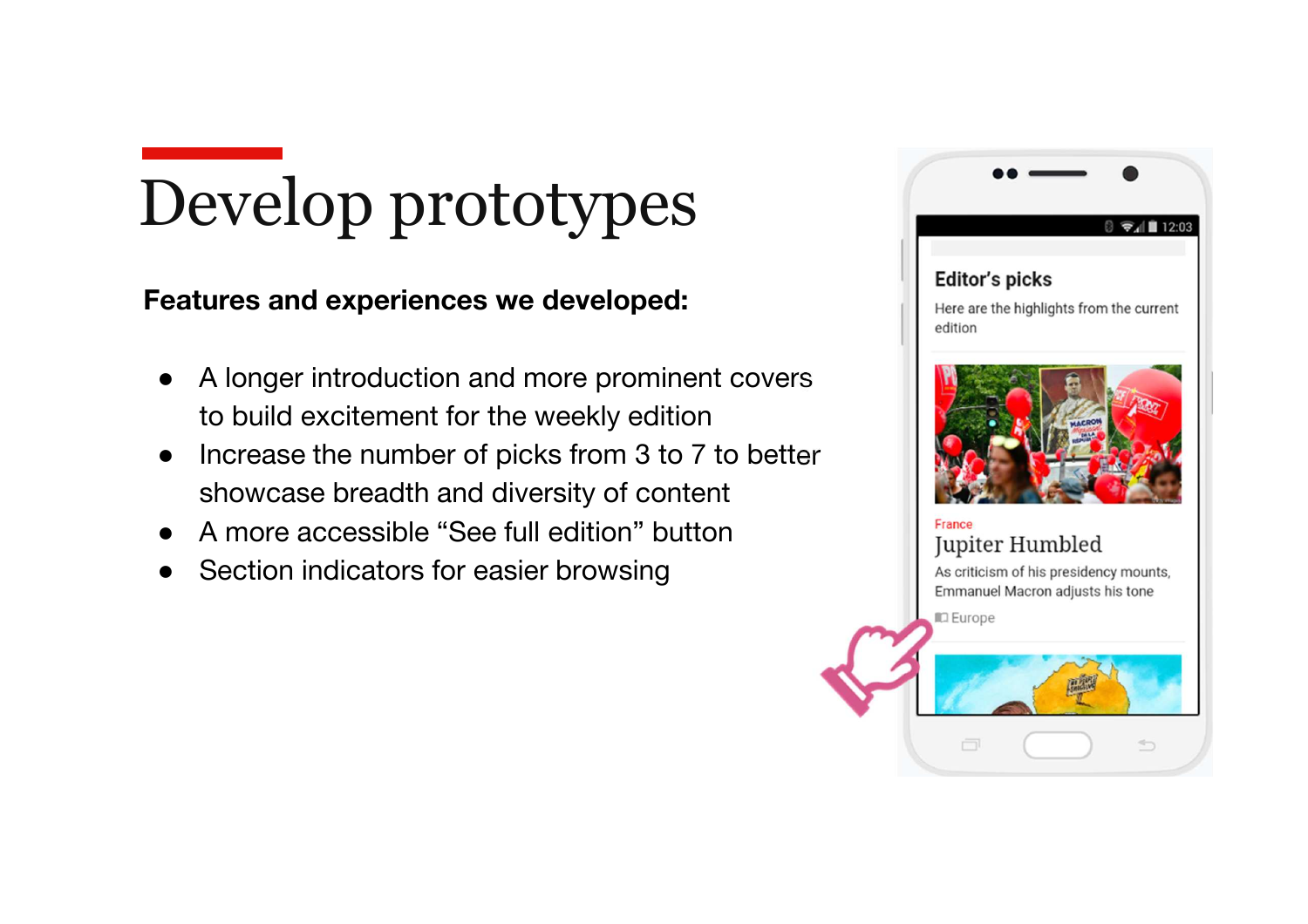### Test and iterate

- $\bullet$  Tested the new design on 20% of the recipients and compared the usage against the business-asusual version
- ●Conducted a survey and collected 400 comments
- ● Fixed bugs and introduced new sections based on reader feedback
- $\bullet$  Rolled out the new design to 100% of the recipients
- ●Continue to evolve the product



#### Automating cookery The rise of the robochef

Automated cooks are fast and reliable. And they don't swear at their underlings

I Science and technology

#### **Editor's note:**

ō

We have recently refreshed the design of our weekly newsletter. Entitled "The Economist this week", it now offers a closer look at the story behind the cover and a wider selection of articles to guide you through the latest print edition. Tell us what you think in this 30-second survey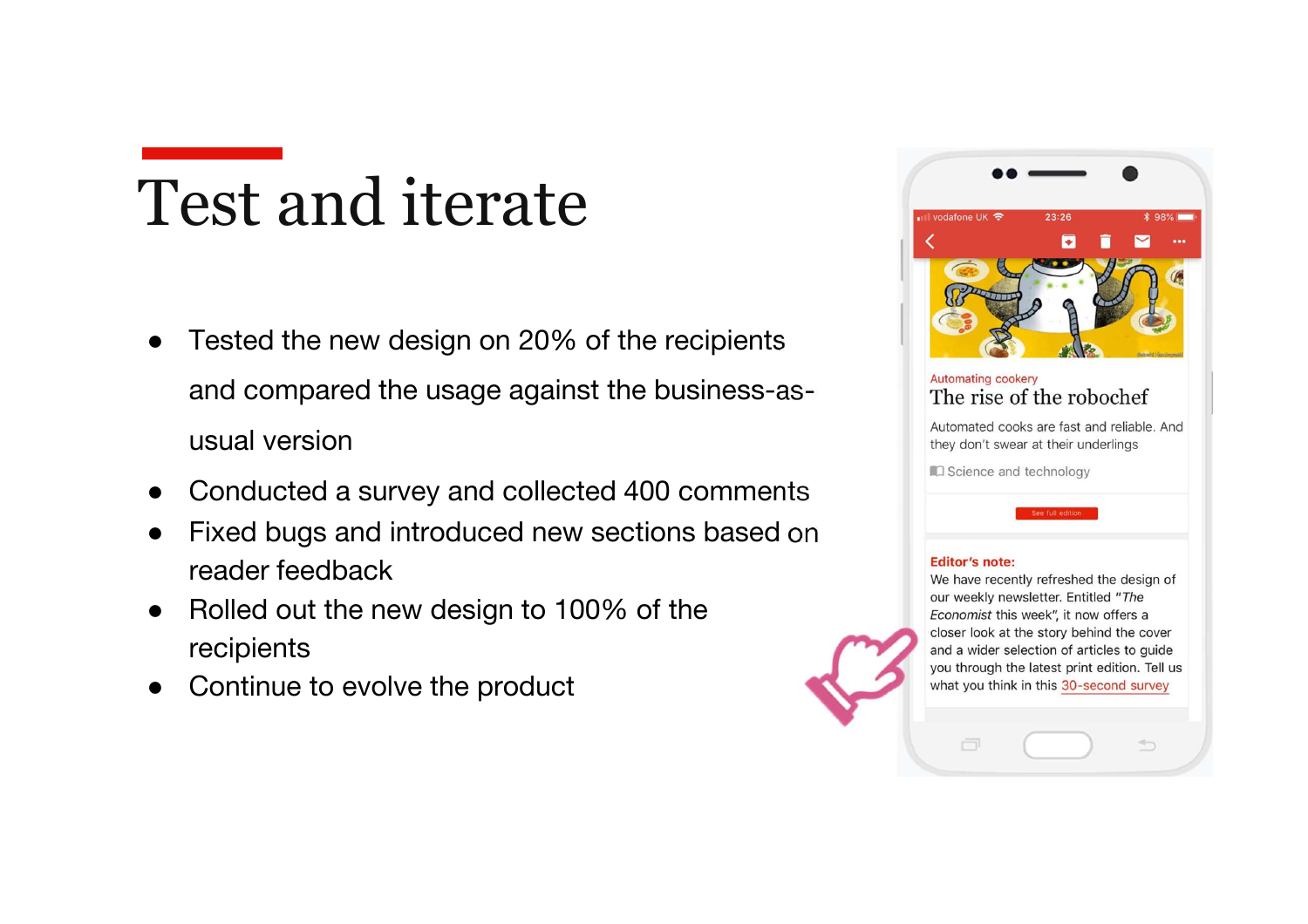# Key takeaways

**1.**

Develop a readers-first vision

**2.**

Inspire stakeholders to share the vision

**3.**

Experiment quickly and learn quickly

**4.**

Sharing is caring